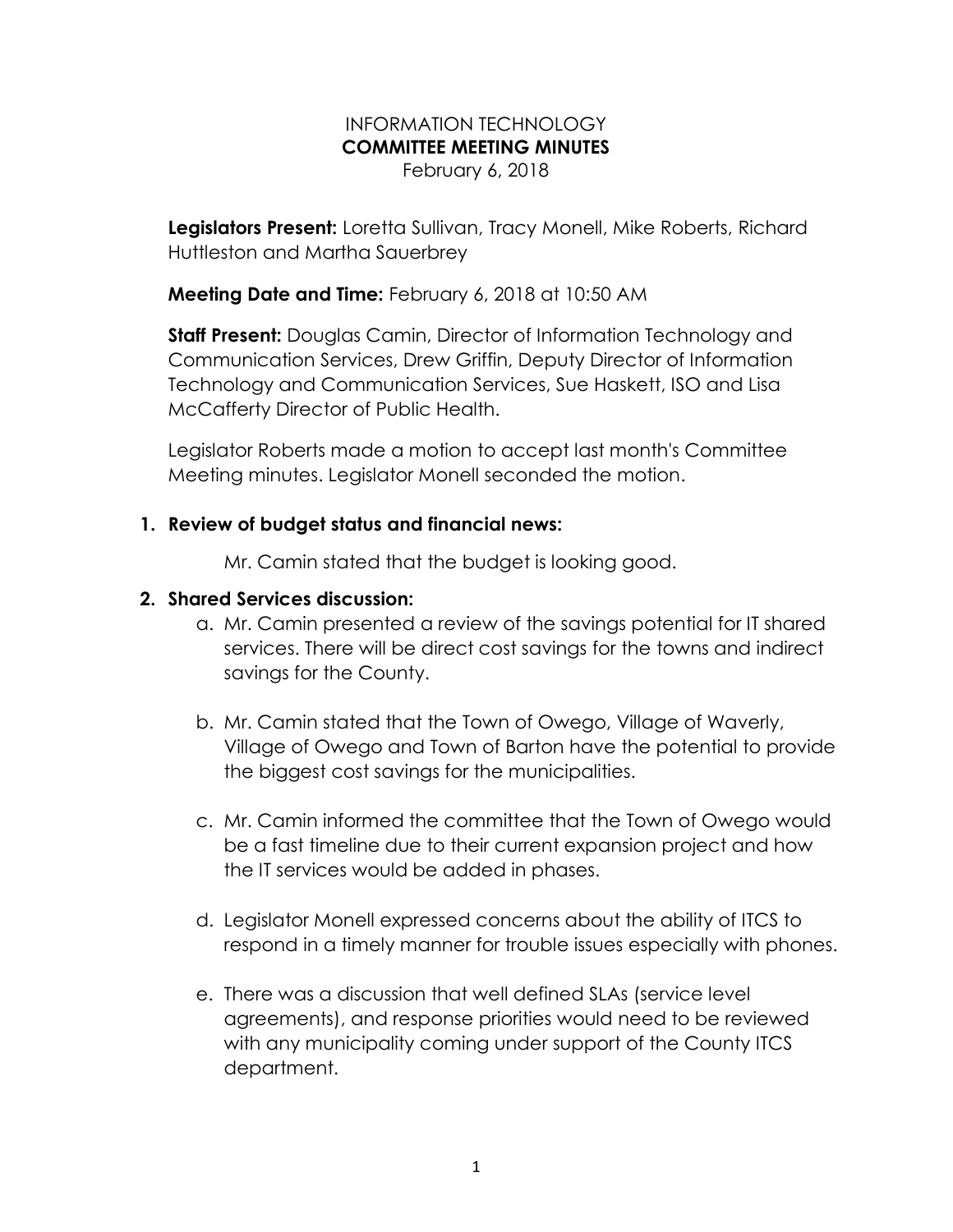- f. There was a discussion about the security benefits, for both the municipalities and the County, which would result from a shared services agreement.
- g. Mr. Camin is developing a questionnaire for the municipalities to provide better information of the potential impacts to the ITCS department including the potential number of end users that might need support. Mr. Camin stated that he should have a complete count for the Town of Owego by early March 2018.
- h. Mr. Camin verified that there was support from the committee to continue exploring the opportunity with the Town of Owego.

# 3. Munis Projects:

a. Fixed assets inventory import - Mr. Camin stated that Mary Hogan is currently waiting for the Treasurer's Office to proceed with this project.

### 4. Miscellaneous Tracking Items:

- a. Fiber optic ring construction Mr. Camin reported that the County fiber optics ring is completed. This project came in under budget.
- b. Southern Tier Network (STN) buildout in Tioga County is completed. Mr. Camin stated that ITCS is currently waiting on the completion of a connection to the Publics Works building using the STN fiber to improve service at that location.
- c. Tax software implementation Mr. Camin reported that ATC (Allen Tunnel Corp.) tax software installation is complete and being used.

# 5. Open Discussion:

- a. Mr. Camin reported that Real Property has given notice to MRB about terminating our contract with them for tax mapping because we have a good field of candidates to fill the new position in GIS that will take over the tax map work.
- b. Mr. Camin meet with Emergency Services and the County ISO to review the draft Disaster Recovery Plan. It is anticipated that the DR